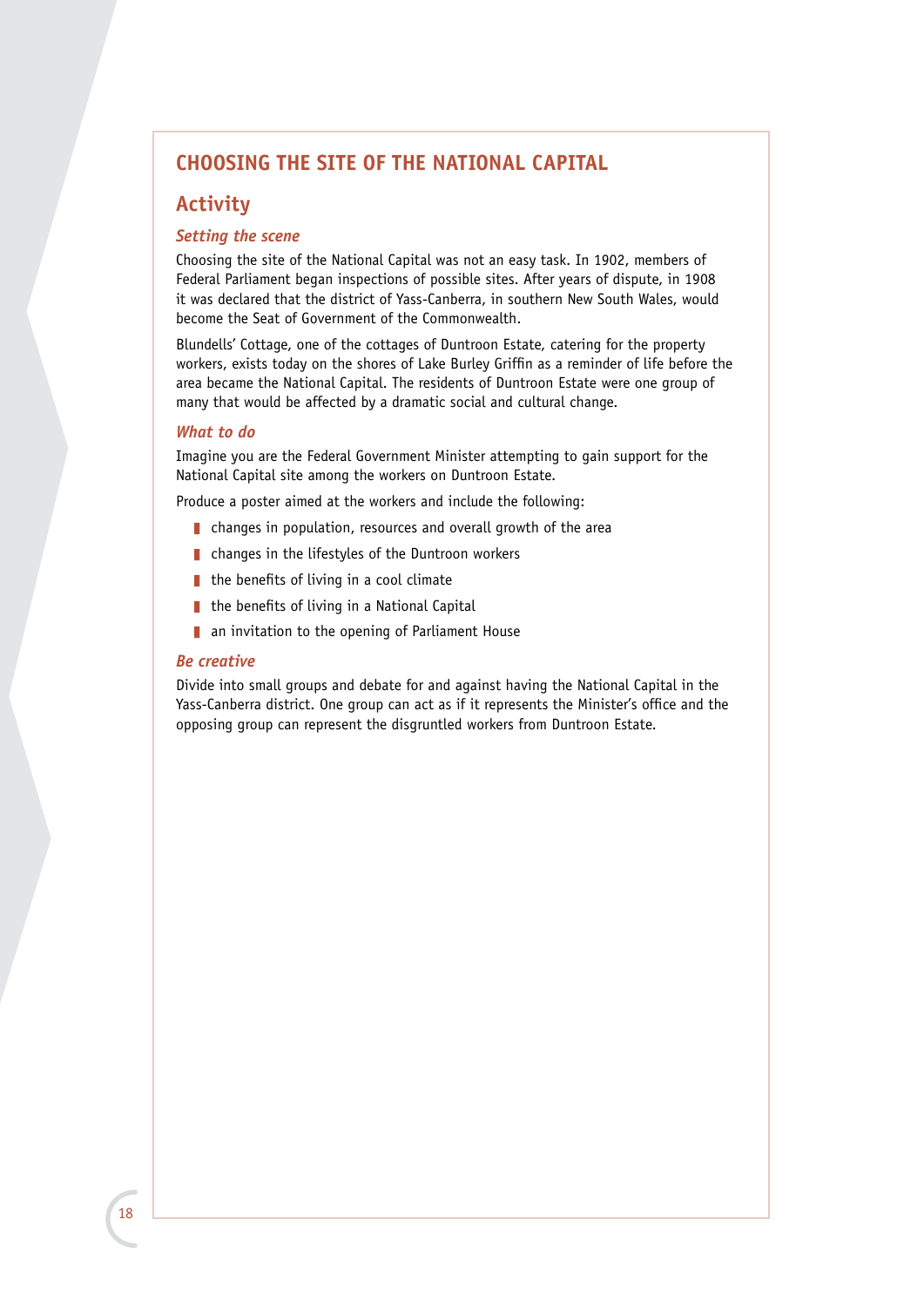# **THE FIGURES OF FEDERATION Activity**

### *Setting the scene*

Federation was not a foregone conclusion. Debate raged for many years as practical considerations and political idealism proved difficult to reconcile. Finally, in January 1901, the Australian colonies united to become a nation. This was an obvious turning point in the history of Canberra, as it led to the pressure to create a national capital.

Below are just a few individuals who influenced the direction and ultimate outcomes of Australian Federation.

#### *What to do*

Select one of these people and submit a 1,000 word report detailing their achievements and contributions towards Federation.

### *Sir Henry Parkes (1815–1896)*

Considered by some as the 'Father of Federation', Parkes was a passionate advocate for the uniting of Australia's colonies. He died several years before Federation became a reality.

#### *Charles Scrivener (1855–1923)*

Charles Scrivener surveyed the site for the National Capital.

## *Walter Burley Griffin (1876–1937)*

In May 1912, Walter Burley Griffin's design was declared the winner of the international competition for Australia's National Capital.

## *Marion Mahony Griffin (1871–1961)*

Wife of Walter Burley Griffin, Marion was an inspired artist, architect and draftsperson who rendered the winning design for the Griffins' plans of the National Capital.

#### *King O'Malley (1858–1953)*

King O'Malley was the outspoken and controversial Minister for Home Affairs who announced Walter Burley Griffin as the competition winner to design Australia's National Capital.

#### *Sir Edmund Barton (1849–1920)*

Sir Edmund Barton was the first Prime Minister of Australia and a stout supporter of Federation.

Key points within your report should cover the following questions:

- $\blacksquare$  Was Federation important to the growth of Australian identity?
- $\blacksquare$  How has this person shaped Australia's history?
- Did this person have a direct influence on Australia's National Capital?
- How would you personally describe the character of this person?
- I Is this person adequately recognised in Australian society today through memorials or the naming of towns and Canberra suburbs? If not, should they be recognised for their achievements?